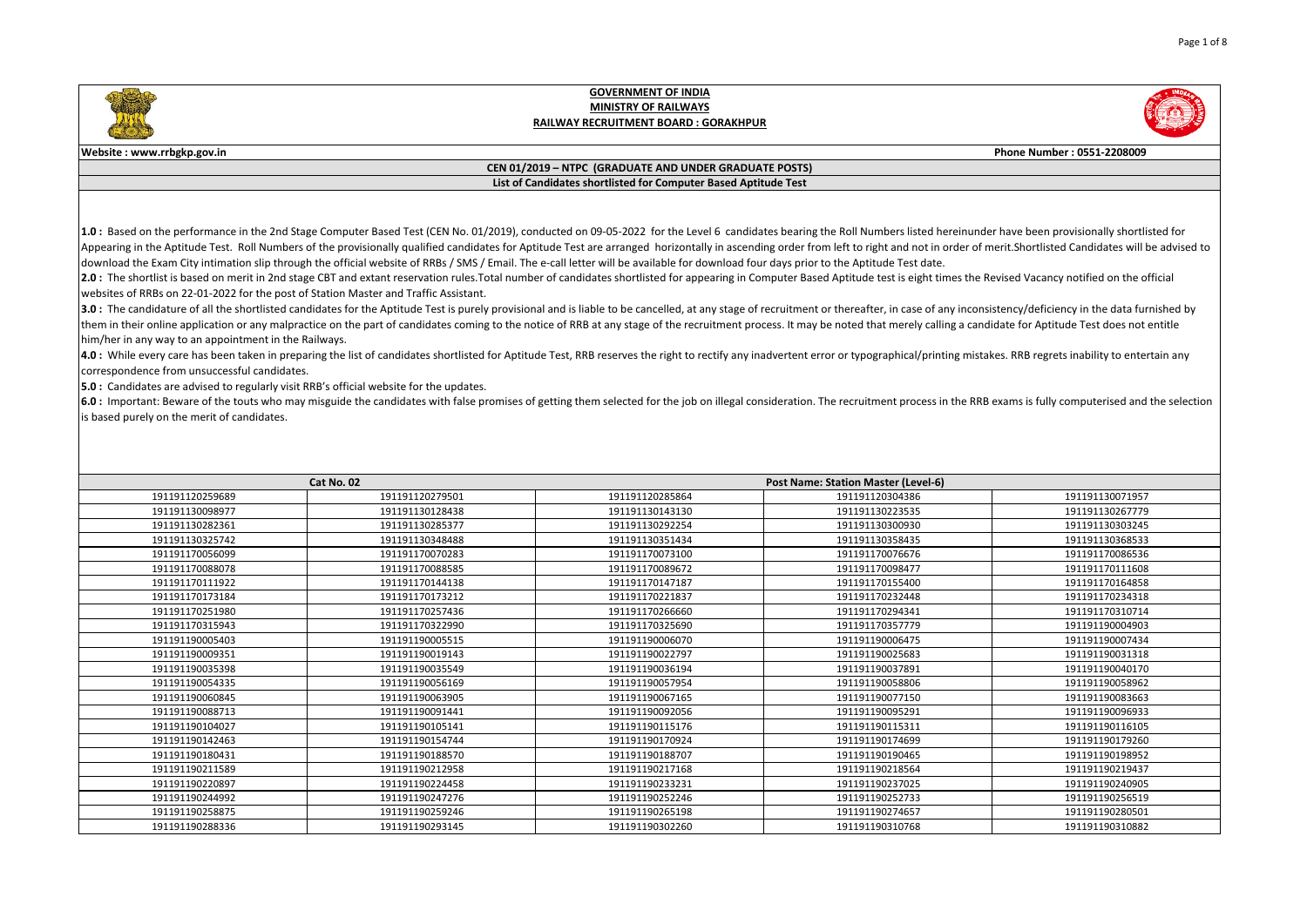

| Website: www.rrbgkp.gov.in                             |                 |                 |                 | Phone Number: 0551-2208009 |  |  |
|--------------------------------------------------------|-----------------|-----------------|-----------------|----------------------------|--|--|
| CEN 01/2019 - NTPC (GRADUATE AND UNDER GRADUATE POSTS) |                 |                 |                 |                            |  |  |
| 191191190362329                                        | 191191190376454 | 191191190377780 | 191191190379329 | 191191220000149            |  |  |
| 191191240001444                                        | 191191240002340 | 191191250042523 | 191191250098373 | 191191260026991            |  |  |
| 191191260030068                                        | 191191260034658 | 191191260034679 | 191191260041305 | 191191260045878            |  |  |
| 191191260065648                                        | 191191260070549 | 191191260091823 | 191191260094896 | 191192120106557            |  |  |
| 191192120117036                                        | 191192120125353 | 191192120129255 | 191192120140680 | 191192120147795            |  |  |
| 191192120151886                                        | 191192120164958 | 191192120165782 | 191192120175472 | 191192120175706            |  |  |
| 191192120179806                                        | 191192120184411 | 191192120209766 | 191192120229035 | 191192120302771            |  |  |
| 191192120345012                                        | 191192130015484 | 191192130099547 | 191192130109847 | 191192130110828            |  |  |
| 191192130123647                                        | 191192130139319 | 191192130152410 | 191192130155723 | 191192130161753            |  |  |
| 191192130164102                                        | 191192130166249 | 191192130181996 | 191192130183036 | 191192130219908            |  |  |
| 191192130222351                                        | 191192130236544 | 191192130237634 | 191192130249061 | 191192130252577            |  |  |
| 191192130258556                                        | 191192130261410 | 191192130269938 | 191192130271059 | 191192130284537            |  |  |
| 191192130285707                                        | 191192130286367 | 191192130286489 | 191192130289738 | 191192130293568            |  |  |
| 191192130298572                                        | 191192130299559 | 191192130303633 | 191192130321284 | 191192130336215            |  |  |
| 191192130342182                                        | 191192130342545 | 191192130345543 | 191192130369541 | 191192130379067            |  |  |
| 191192150175979                                        | 191192150199785 | 191192150266265 | 191192150273699 | 191192170080011            |  |  |
| 191192170080894                                        | 191192170083010 | 191192170086143 | 191192170089491 | 191192170090749            |  |  |
| 191192170098513                                        | 191192170103134 | 191192170104403 | 191192170108123 | 191192170112240            |  |  |
| 191192170125434                                        | 191192170135688 | 191192170140452 | 191192170153673 | 191192170154505            |  |  |
| 191192170164826                                        | 191192170175489 | 191192170176314 | 191192170179137 | 191192170179966            |  |  |
| 191192170183968                                        | 191192170183985 | 191192170185169 | 191192170188083 | 191192170190270            |  |  |
| 191192170210567                                        | 191192170224084 | 191192170232920 | 191192170242926 | 191192170244055            |  |  |
| 191192170247115                                        | 191192170254962 | 191192170269424 | 191192170270702 | 191192170271886            |  |  |
| 191192170274058                                        | 191192170282136 | 191192170301461 | 191192170311010 | 191192170316167            |  |  |
| 191192170319364                                        | 191192170320398 | 191192170325209 | 191192170327194 | 191192170328927            |  |  |
| 191192170329832                                        | 191192170339767 | 191192170343475 | 191192170349042 | 191192170349607            |  |  |
| 191192170350441                                        | 191192170351835 | 191192190006775 | 191192190007312 | 191192190007855            |  |  |
| 191192190008181                                        | 191192190008756 | 191192190014172 | 191192190017647 | 191192190019827            |  |  |
| 191192190019863                                        | 191192190020271 | 191192190022560 | 191192190024187 | 191192190025312            |  |  |
| 191192190026221                                        | 191192190027899 | 191192190028035 | 191192190028689 | 191192190031695            |  |  |
| 191192190032066                                        | 191192190035280 | 191192190039061 | 191192190039362 | 191192190056076            |  |  |
| 191192190057421                                        | 191192190058314 | 191192190060295 | 191192190072918 | 191192190073153            |  |  |
| 191192190081923                                        | 191192190097931 | 191192190103258 | 191192190108191 | 191192190109325            |  |  |
| 191192190109372                                        | 191192190123658 | 191192190125040 | 191192190128226 | 191192190128437            |  |  |
| 191192190130417                                        | 191192190145259 | 191192190148569 | 191192190152239 | 191192190152606            |  |  |
| 191192190153416                                        | 191192190153560 | 191192190158737 | 191192190167537 | 191192190168996            |  |  |
| 191192190170745                                        | 191192190171807 | 191192190171880 | 191192190172301 | 191192190178573            |  |  |
| 191192190180323                                        | 191192190185133 | 191192190187077 | 191192190187547 | 191192190188266            |  |  |
| 191192190188878                                        | 191192190190944 | 191192190191832 | 191192190192985 | 191192190197739            |  |  |
| 191192190198788                                        | 191192190205862 | 191192190205865 | 191192190211806 | 191192190212105            |  |  |
| 191192190213656                                        | 191192190216443 | 191192190217346 | 191192190218191 | 191192190221848            |  |  |
| 191192190223283                                        | 191192190225167 | 191192190225184 | 191192190226002 | 191192190226188            |  |  |
| 191192190227171                                        | 191192190228603 | 191192190229752 | 191192190231732 | 191192190233300            |  |  |
| 191192190233407                                        | 191192190238615 | 191192190241811 | 191192190244717 | 191192190244906            |  |  |
| 191192190248671                                        | 191192190250404 | 191192190252655 | 191192190253890 | 191192190260592            |  |  |
| 191192190265910                                        | 191192190270937 | 191192190271080 | 191192190271406 | 191192190274090            |  |  |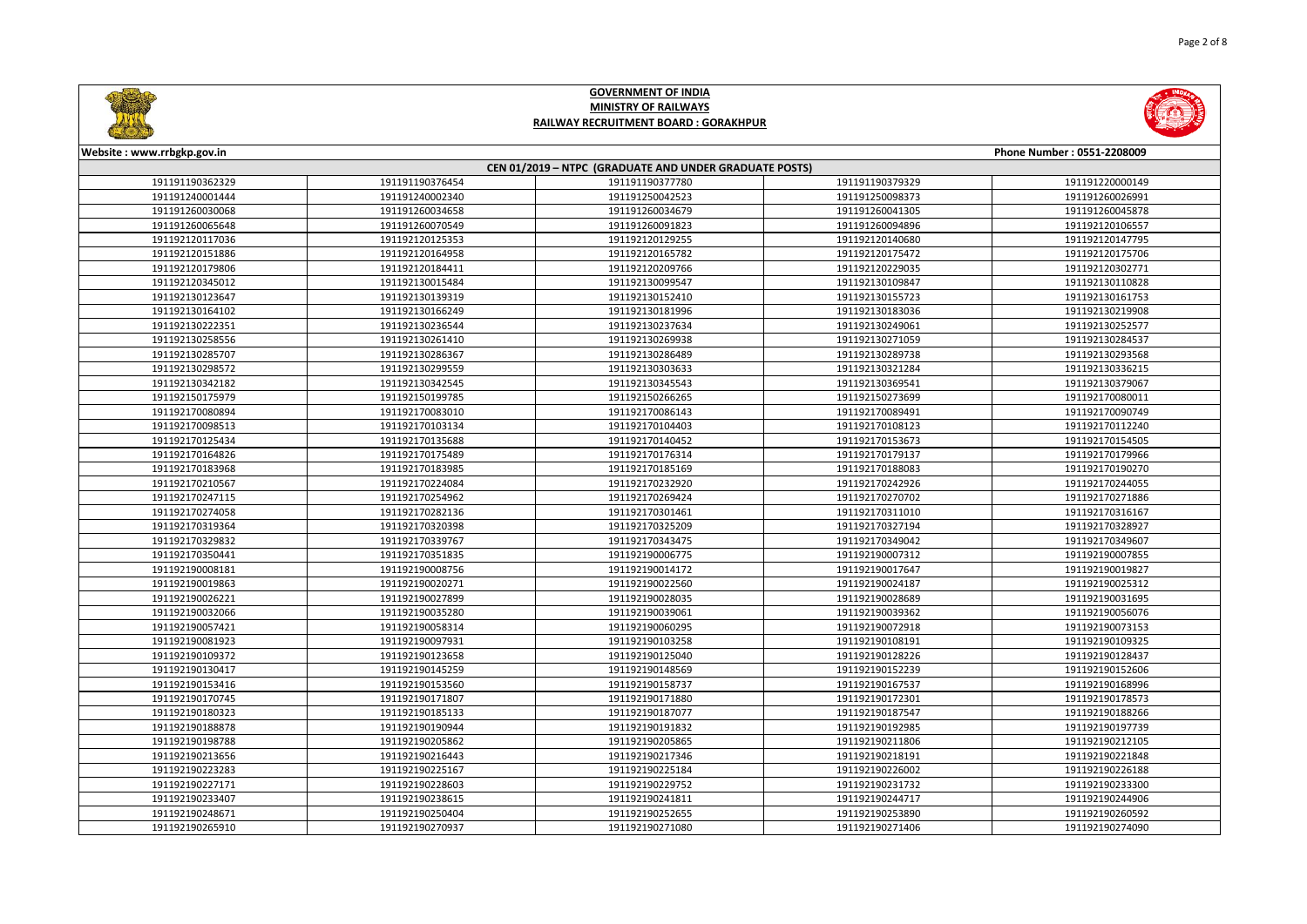

| Website: www.rrbgkp.gov.in<br>Phone Number: 0551-2208009 |                 |                 |                 |                 |  |  |  |
|----------------------------------------------------------|-----------------|-----------------|-----------------|-----------------|--|--|--|
| CEN 01/2019 - NTPC (GRADUATE AND UNDER GRADUATE POSTS)   |                 |                 |                 |                 |  |  |  |
| 191192190274492                                          | 191192190274863 | 191192190275215 | 191192190283426 | 191192190283456 |  |  |  |
| 191192190283556                                          | 191192190284965 | 191192190285235 | 191192190291047 | 191192190293664 |  |  |  |
| 191192190294775                                          | 191192190294879 | 191192190296082 | 191192190299685 | 191192190300133 |  |  |  |
| 191192190301693                                          | 191192190331886 | 191192190360186 | 191192190360314 | 191192190361576 |  |  |  |
| 191192190362968                                          | 191192190365705 | 191192190366599 | 191192190368865 | 191192190369044 |  |  |  |
| 191192190370303                                          | 191192190370374 | 191192190372207 | 191192190374030 | 191192190374801 |  |  |  |
| 191192190377027                                          | 191192190379961 | 191192190380618 | 191192190381449 | 191192220000470 |  |  |  |
| 191192220000481                                          | 191192250058407 | 191192250065330 | 191192250097011 | 191192260021045 |  |  |  |
| 191192260034690                                          | 191192260034889 | 191192260038914 | 191192260040440 | 191192260041737 |  |  |  |
| 191192260041930                                          | 191192260045414 | 191192260046464 | 191192260047873 | 191192260050494 |  |  |  |
| 191192260055175                                          | 191192260056102 | 191192260059535 | 191192260062143 | 191192260063692 |  |  |  |
| 191192260066599                                          | 191192260079793 | 191192260085005 | 191192260093457 | 191193120053955 |  |  |  |
| 191193120054276                                          | 191193120054380 | 191193120054615 | 191193120056365 | 191193120056554 |  |  |  |
| 191193120057562                                          | 191193120058141 | 191193120058267 | 191193120058445 | 191193120058453 |  |  |  |
| 191193120060015                                          | 191193120062134 | 191193120062535 | 191193120063498 | 191193120064640 |  |  |  |
| 191193120065215                                          | 191193120065218 | 191193120066195 | 191193120066782 | 191193120067070 |  |  |  |
| 191193120067216                                          | 191193120068766 | 191193120068783 | 191193120070168 | 191193120070264 |  |  |  |
| 191193120070776                                          | 191193120072432 | 191193120073878 | 191193120073946 | 191193120074232 |  |  |  |
| 191193120074838                                          | 191193120075023 | 191193120075178 | 191193120075281 | 191193120075634 |  |  |  |
| 191193120075647                                          | 191193120076022 | 191193120079947 | 191193120080059 | 191193120080164 |  |  |  |
| 191193120080724                                          | 191193120080725 | 191193120082556 | 191193120082562 | 191193120082752 |  |  |  |
| 191193120083468                                          | 191193120084718 | 191193120084956 | 191193120086198 | 191193120088515 |  |  |  |
| 191193120088527                                          | 191193120091073 | 191193120091179 | 191193120091783 | 191193120092184 |  |  |  |
| 191193120093080                                          | 191193120094234 | 191193120094340 | 191193120094453 | 191193120095377 |  |  |  |
| 191193120095485                                          | 191193120095519 | 191193120097006 | 191193120097293 | 191193130062302 |  |  |  |
| 191193130089532                                          | 191193130097699 | 191193150089320 | 191193170061104 | 191193170064457 |  |  |  |
| 191193170065411                                          | 191193170076475 | 191193170091934 | 191193170098168 | 191193170098421 |  |  |  |
| 191193190004370                                          | 191193190006654 | 191193190022438 | 191193190027567 | 191193190038366 |  |  |  |
| 191193190048852                                          | 191193190052734 | 191193190053655 | 191193190053689 | 191193190054873 |  |  |  |
| 191193190054874                                          | 191193190055677 | 191193190056059 | 191193190058882 | 191193190059525 |  |  |  |
| 191193190062322                                          | 191193190063040 | 191193190063143 | 191193190063774 | 191193190064073 |  |  |  |
| 191193190065013                                          | 191193190068495 | 191193190069446 | 191193190070089 | 191193190071213 |  |  |  |
| 191193190071670                                          | 191193190071883 | 191193190072492 | 191193190072621 | 191193190073267 |  |  |  |
| 191193190073438                                          | 191193190073766 | 191193190075949 | 191193190076180 | 191193190076983 |  |  |  |
| 191193190077451                                          | 191193190079867 | 191193190080104 | 191193190080222 | 191193190082011 |  |  |  |
| 191193190084862                                          | 191193190087202 | 191193190089062 | 191193190089640 | 191193190090980 |  |  |  |
| 191193190091756                                          | 191193190091777 | 191193190091988 | 191193190092132 | 191193190093119 |  |  |  |
| 191193190094717                                          | 191193190097416 | 191193190368358 | 191193250089397 | 191193260043800 |  |  |  |
| 191193260047396                                          | 191193260074847 | 191193260075422 | 191193260077687 | 191193260083848 |  |  |  |
| 191193260093333                                          | 191193300000986 | 191194110144656 | 191194120098792 | 191194120137565 |  |  |  |
| 191194120142367                                          | 191194120149666 | 191194120153047 | 191194120159107 | 191194120172996 |  |  |  |
| 191194120174686                                          | 191194120184088 | 191194120184124 | 191194120195952 | 191194120197736 |  |  |  |
| 191194120217239                                          | 191194120230427 | 191194120230536 | 191194120233702 | 191194120282655 |  |  |  |
| 191194130005994                                          | 191194130017378 | 191194130019523 | 191194130100184 | 191194130100604 |  |  |  |
| 191194130103050                                          | 191194130115359 | 191194130119948 | 191194130129640 | 191194130132373 |  |  |  |
| 191194130136170                                          | 191194130142095 | 191194130144252 | 191194130145157 | 191194130150210 |  |  |  |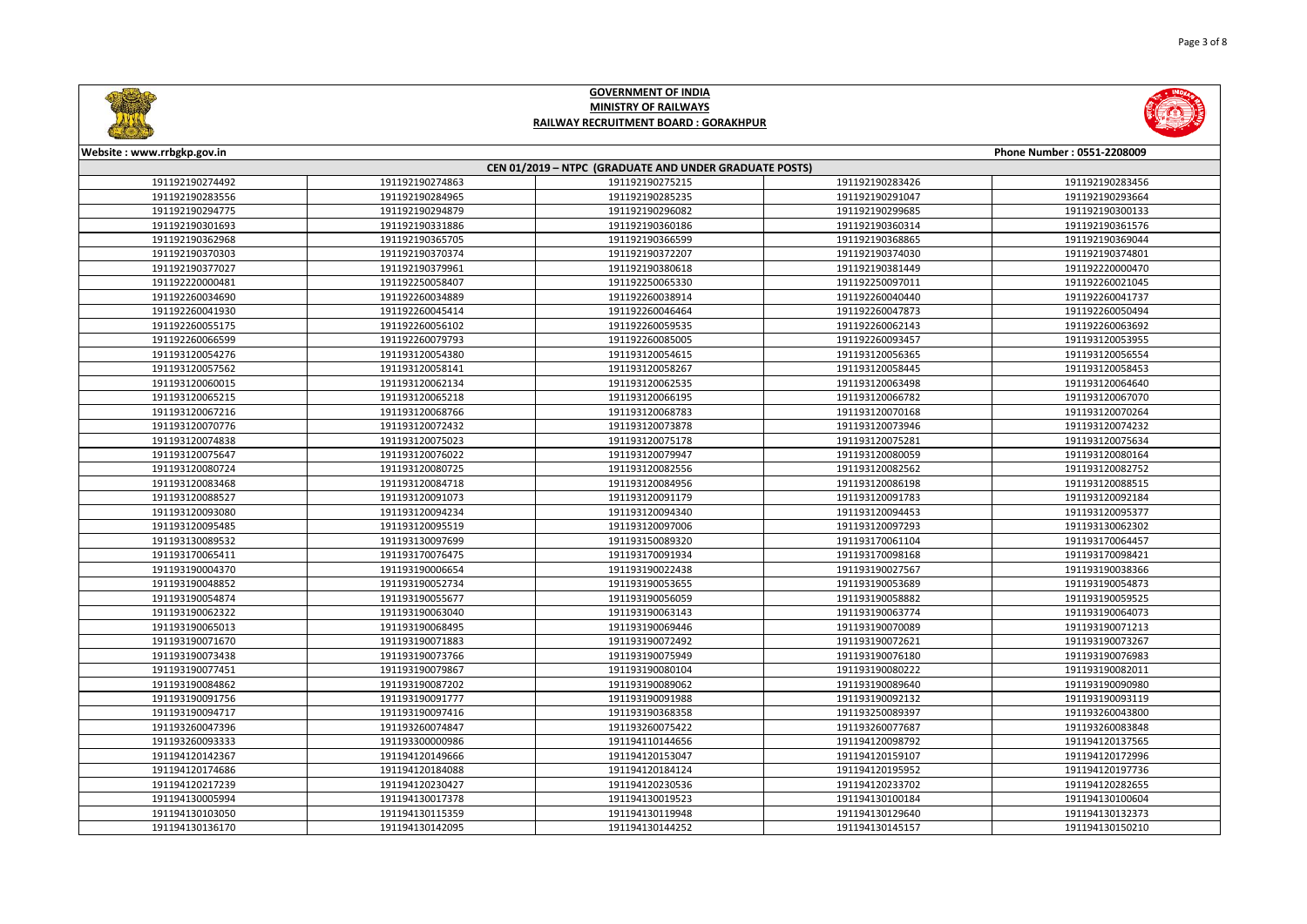



| Website: www.rrbgkp.gov.in<br>Phone Number: 0551-2208009 |                 |                 |                 |                 |  |  |  |
|----------------------------------------------------------|-----------------|-----------------|-----------------|-----------------|--|--|--|
| CEN 01/2019 - NTPC (GRADUATE AND UNDER GRADUATE POSTS)   |                 |                 |                 |                 |  |  |  |
| 191194130150616                                          | 191194130158390 | 191194130159841 | 191194130161636 | 191194130164989 |  |  |  |
| 191194130165783                                          | 191194130176627 | 191194130182316 | 191194130187779 | 191194130188246 |  |  |  |
| 191194130191061                                          | 191194130194542 | 191194130203254 | 191194130204612 | 191194130211615 |  |  |  |
| 191194130218256                                          | 191194130219679 | 191194130221699 | 191194130222068 | 191194130228144 |  |  |  |
| 191194130230852                                          | 191194130233703 | 191194130234356 | 191194130234374 | 191194130234519 |  |  |  |
| 191194130234897                                          | 191194130237987 | 191194130241493 | 191194130243768 | 191194130243781 |  |  |  |
| 191194130246783                                          | 191194130249678 | 191194130252692 | 191194130255214 | 191194130256164 |  |  |  |
| 191194130260646                                          | 191194130268251 | 191194130271246 | 191194130272196 | 191194130272562 |  |  |  |
| 191194130274118                                          | 191194130275272 | 191194130280290 | 191194130282039 | 191194130285505 |  |  |  |
| 191194130287356                                          | 191194130290890 | 191194130294797 | 191194130295251 | 191194130298742 |  |  |  |
| 191194130303330                                          | 191194130304371 | 191194130306457 | 191194130308413 | 191194130310646 |  |  |  |
| 191194130313352                                          | 191194130313614 | 191194130315188 | 191194130315791 | 191194130315992 |  |  |  |
| 191194130316240                                          | 191194130319929 | 191194130320787 | 191194130323502 | 191194130326493 |  |  |  |
| 191194130327750                                          | 191194130328645 | 191194130329951 | 191194130330625 | 191194130342208 |  |  |  |
| 191194130343730                                          | 191194130345100 | 191194130346287 | 191194130347029 | 191194130349453 |  |  |  |
| 191194130351746                                          | 191194130352900 | 191194130355936 | 191194130356461 | 191194130358020 |  |  |  |
| 191194130358129                                          | 191194130358216 | 191194130363049 | 191194130363478 | 191194130371978 |  |  |  |
| 191194130372793                                          | 191194130373141 | 191194130377443 | 191194130377945 | 191194130378168 |  |  |  |
| 191194130379346                                          | 191194150112036 | 191194150128686 | 191194150172479 | 191194150180796 |  |  |  |
|                                                          |                 |                 | 191194150266972 | 191194150287141 |  |  |  |
| 191194150196229                                          | 191194150229686 | 191194150253435 |                 |                 |  |  |  |
| 191194150310941                                          | 191194150350823 | 191194170054878 | 191194170057614 | 191194170064696 |  |  |  |
| 191194170067454                                          | 191194170072880 | 191194170074443 | 191194170075491 | 191194170076147 |  |  |  |
| 191194170077243                                          | 191194170085603 | 191194170085835 | 191194170087320 | 191194170096092 |  |  |  |
| 191194170096859                                          | 191194170100348 | 191194170101621 | 191194170102941 | 191194170104705 |  |  |  |
| 191194170107595                                          | 191194170117037 | 191194170117554 | 191194170118772 | 191194170119270 |  |  |  |
| 191194170120753                                          | 191194170125284 | 191194170126160 | 191194170126396 | 191194170131475 |  |  |  |
| 191194170132908                                          | 191194170137302 | 191194170142603 | 191194170145185 | 191194170148164 |  |  |  |
| 191194170162353                                          | 191194170165856 | 191194170167385 | 191194170169107 | 191194170169415 |  |  |  |
| 191194170177694                                          | 191194170181195 | 191194170184762 | 191194170188471 | 191194170188793 |  |  |  |
| 191194170192184                                          | 191194170198060 | 191194170205146 | 191194170216716 | 191194170218901 |  |  |  |
| 191194170223195                                          | 191194170236651 | 191194170244790 | 191194170247202 | 191194170247454 |  |  |  |
| 191194170253202                                          | 191194170258232 | 191194170261859 | 191194170265714 | 191194170267244 |  |  |  |
| 191194170280894                                          | 191194170285868 | 191194170304677 | 191194170304699 | 191194170305171 |  |  |  |
| 191194170305331                                          | 191194170305547 | 191194170308148 | 191194170309752 | 191194170310854 |  |  |  |
| 191194170311012                                          | 191194170311639 | 191194170313284 | 191194170314675 | 191194170315368 |  |  |  |
| 191194170315435                                          | 191194170316496 | 191194170319088 | 191194170319106 | 191194170319531 |  |  |  |
| 191194170322508                                          | 191194170324235 | 191194170324301 | 191194170324837 | 191194170327481 |  |  |  |
| 191194170328275                                          | 191194170328969 | 191194170330881 | 191194170330947 | 191194170332192 |  |  |  |
| 191194170333223                                          | 191194170333884 | 191194170334016 | 191194170335214 | 191194170336150 |  |  |  |
| 191194170336437                                          | 191194170339871 | 191194170344494 | 191194170345871 | 191194170346126 |  |  |  |
| 191194170346229                                          | 191194170349514 | 191194170350472 | 191194170351552 | 191194170352579 |  |  |  |
| 191194170352912                                          | 191194170353215 | 191194170353803 | 191194170357094 | 191194170362726 |  |  |  |
| 191194170368126                                          | 191194190003696 | 191194190003848 | 191194190004022 | 191194190005109 |  |  |  |
| 191194190005130                                          | 191194190005244 | 191194190005617 | 191194190006209 | 191194190006226 |  |  |  |
| 191194190006402                                          | 191194190006441 | 191194190006698 | 191194190006719 | 191194190006871 |  |  |  |
| 191194190007064                                          | 191194190007332 | 191194190007351 | 191194190007960 | 191194190008223 |  |  |  |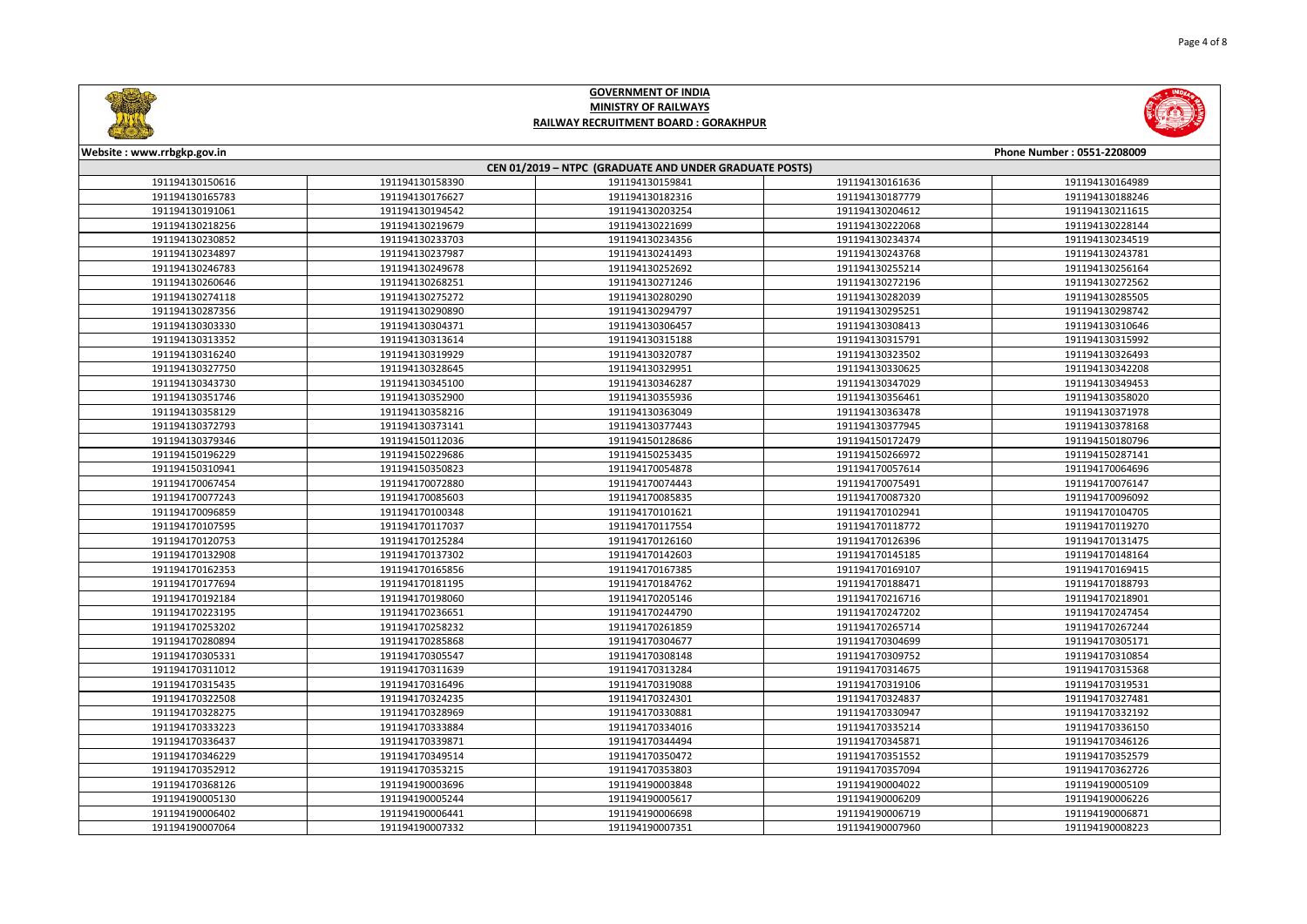



| Website : www.rrbgkp.gov.in<br>Phone Number: 0551-2208009 |                 |                 |                 |                 |  |  |  |
|-----------------------------------------------------------|-----------------|-----------------|-----------------|-----------------|--|--|--|
| CEN 01/2019 - NTPC (GRADUATE AND UNDER GRADUATE POSTS)    |                 |                 |                 |                 |  |  |  |
| 191194190008362                                           | 191194190008386 | 191194190008561 | 191194190009245 | 191194190009316 |  |  |  |
| 191194190009796                                           | 191194190010461 | 191194190010676 | 191194190013223 | 191194190013567 |  |  |  |
| 191194190014707                                           | 191194190014952 | 191194190015560 | 191194190016398 | 191194190016685 |  |  |  |
| 191194190019386                                           | 191194190020360 | 191194190021565 | 191194190022206 | 191194190022736 |  |  |  |
| 191194190023055                                           | 191194190023349 | 191194190024171 | 191194190024393 | 191194190025272 |  |  |  |
| 191194190025297                                           | 191194190025397 | 191194190025414 | 191194190027521 | 191194190027848 |  |  |  |
| 191194190027866                                           | 191194190028727 | 191194190030393 | 191194190031053 | 191194190031430 |  |  |  |
| 191194190032128                                           | 191194190032341 | 191194190032990 | 191194190033141 | 191194190033180 |  |  |  |
| 191194190033507                                           | 191194190034320 | 191194190036126 | 191194190036606 | 191194190037844 |  |  |  |
| 191194190038124                                           | 191194190039274 | 191194190040744 | 191194190041153 | 191194190045709 |  |  |  |
| 191194190055869                                           | 191194190058005 | 191194190060902 | 191194190063887 | 191194190070421 |  |  |  |
| 191194190071924                                           | 191194190073754 | 191194190078078 | 191194190080820 | 191194190081890 |  |  |  |
| 191194190086256                                           | 191194190089876 | 191194190091011 | 191194190091087 | 191194190094725 |  |  |  |
| 191194190096308                                           | 191194190097550 | 191194190098562 | 191194190099232 | 191194190099498 |  |  |  |
| 191194190100675                                           | 191194190101401 | 191194190102077 | 191194190102436 | 191194190102585 |  |  |  |
| 191194190104876                                           | 191194190105571 | 191194190105573 | 191194190105817 | 191194190107904 |  |  |  |
| 191194190108001                                           | 191194190109358 | 191194190109434 | 191194190110420 | 191194190111666 |  |  |  |
| 191194190114130                                           | 191194190114394 | 191194190115693 | 191194190117333 | 191194190119030 |  |  |  |
| 191194190119054                                           | 191194190119284 | 191194190119551 | 191194190119587 | 191194190121144 |  |  |  |
| 191194190122115                                           | 191194190122545 | 191194190122567 | 191194190122781 | 191194190123669 |  |  |  |
| 191194190126069                                           | 191194190128080 | 191194190128428 | 191194190128715 | 191194190129262 |  |  |  |
| 191194190129576                                           | 191194190129700 | 191194190131875 | 191194190131957 | 191194190132372 |  |  |  |
| 191194190132621                                           | 191194190132787 | 191194190134004 | 191194190136223 | 191194190136320 |  |  |  |
| 191194190136800                                           | 191194190138131 | 191194190139077 | 191194190141287 | 191194190141354 |  |  |  |
| 191194190142129                                           | 191194190142592 | 191194190142726 | 191194190142865 | 191194190142893 |  |  |  |
| 191194190143859                                           | 191194190146937 | 191194190148810 | 191194190151296 | 191194190151367 |  |  |  |
| 191194190151569                                           | 191194190151941 | 191194190152203 | 191194190152284 | 191194190154206 |  |  |  |
| 191194190154403                                           | 191194190154657 | 191194190155770 | 191194190155889 | 191194190156028 |  |  |  |
| 191194190157084                                           | 191194190158169 | 191194190158212 | 191194190160249 | 191194190160917 |  |  |  |
| 191194190161782                                           | 191194190163149 | 191194190164142 | 191194190164772 | 191194190164874 |  |  |  |
| 191194190165124                                           | 191194190165684 | 191194190166972 | 191194190167019 | 191194190168007 |  |  |  |
| 191194190168792                                           | 191194190169846 | 191194190170138 | 191194190172101 | 191194190172345 |  |  |  |
| 191194190173314                                           | 191194190176653 | 191194190176807 | 191194190176836 | 191194190176906 |  |  |  |
| 191194190177124                                           | 191194190177487 | 191194190177534 | 191194190178514 | 191194190178792 |  |  |  |
| 191194190179076                                           | 191194190179797 | 191194190180224 | 191194190180652 | 191194190181068 |  |  |  |
| 191194190184883                                           | 191194190185114 | 191194190185614 | 191194190185918 | 191194190186682 |  |  |  |
| 191194190186994                                           | 191194190187203 | 191194190187553 | 191194190187587 | 191194190187766 |  |  |  |
| 191194190187776                                           | 191194190187800 | 191194190187836 | 191194190188061 | 191194190188081 |  |  |  |
| 191194190188086                                           | 191194190188241 | 191194190188795 | 191194190188984 | 191194190189636 |  |  |  |
| 191194190192097                                           | 191194190192785 | 191194190192953 | 191194190192973 | 191194190193268 |  |  |  |
| 191194190194727                                           | 191194190195273 | 191194190195315 | 191194190195934 | 191194190196888 |  |  |  |
| 191194190197022                                           | 191194190197355 | 191194190198672 | 191194190199711 | 191194190200451 |  |  |  |
| 191194190202324                                           | 191194190203406 | 191194190203706 | 191194190205435 | 191194190207198 |  |  |  |
| 191194190207237                                           | 191194190207725 | 191194190210520 | 191194190211418 | 191194190211921 |  |  |  |
| 191194190211994                                           | 191194190212035 | 191194190212785 | 191194190212942 | 191194190213719 |  |  |  |
| 191194190213856                                           | 191194190213951 | 191194190214082 | 191194190214837 | 191194190214845 |  |  |  |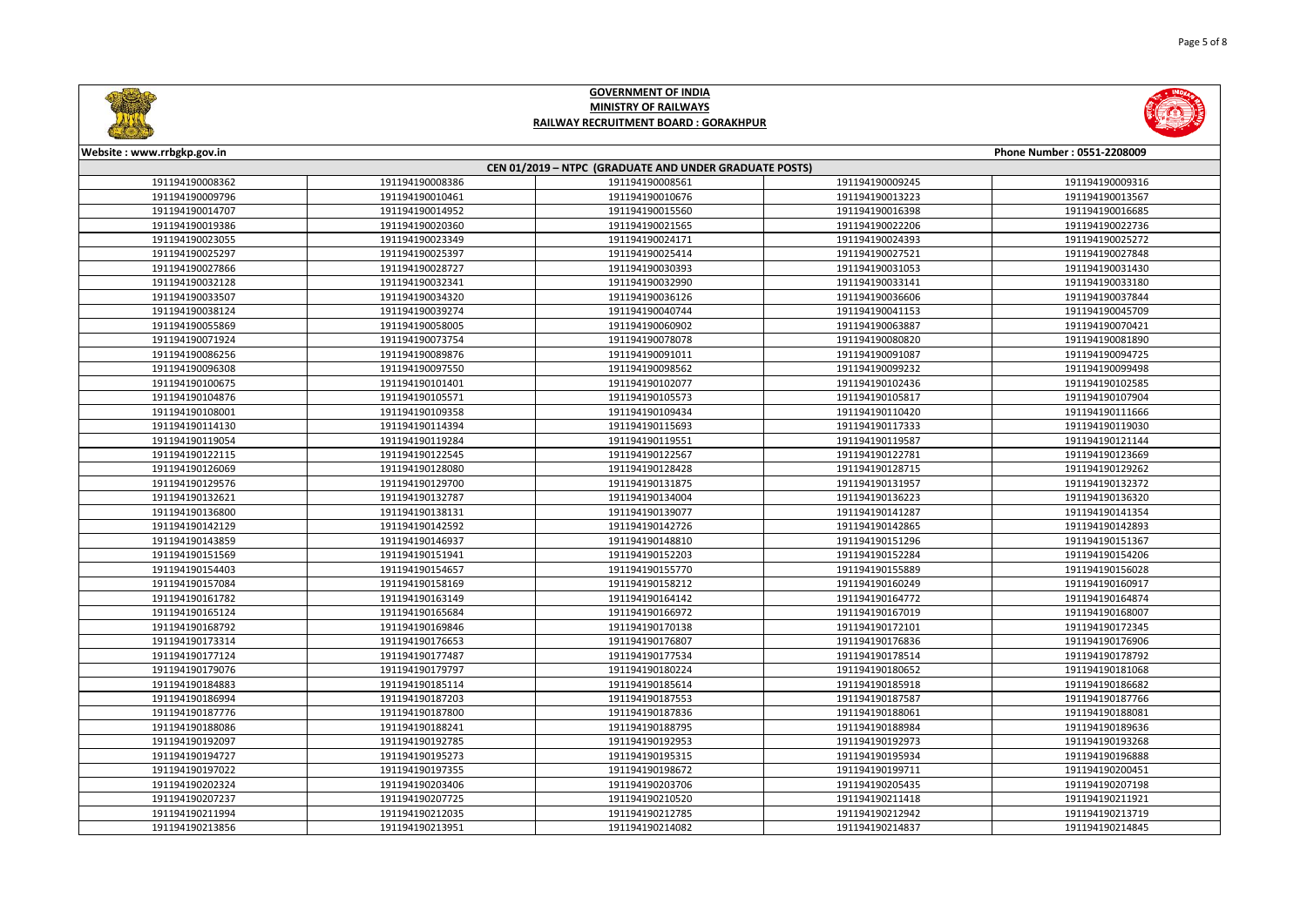



#### **Website : www.rrbgkp.gov.in Phone Number : 0551-2208009 CEN 01/2019 – NTPC (GRADUATE AND UNDER GRADUATE POSTS)** 191194190216633 191194190217084 191194190217277 191194190217326 191194190217554 191194190217563 191194190217708 191194190217909 191194190218611 191194190218903 191194190220123 191194190220237 191194190221112 191194190223441 191194190223501 191194190223590 191194190225015 191194190226197 191194190227174 191194190228001 191194190228684 191194190229027 191194190229440 191194190230039 191194190231698 191194190231774 191194190232945 191194190233430 191194190234428 191194190236627 191194190236712 191194190237259 191194190237543 191194190237544 191194190237961 191194190238583 191194190240107 191194190240369 191194190240885 191194190241324 191194190242181 191194190243107 191194190243294 191194190243657 191194190243867 191194190244399 191194190244660 191194190245510 191194190245851 191194190246813 191194190247188 191194190248356 191194190250961 191194190252442 191194190252657 191194190252924 191194190254159 191194190254866 191194190256700 191194190257088 191194190257585 191194190258199 191194190258746 191194190259166 191194190261258 191194190262438 191194190262881 191194190264079 191194190264568 191194190266587 191194190267372 191194190267772 191194190267972 191194190268745 191194190269435 191194190270423 191194190270678 191194190270906 191194190271447 191194190271485 191194190272254 191194190272902 191194190273291 191194190273295 191194190273581 191194190275666 191194190279053 191194190280253 191194190280417 191194190280697 191194190281050 191194190281182 191194190282038 191194190282569 191194190282693 191194190282866 191194190283217 191194190284805 191194190285224 191194190285490 191194190286009 191194190287118 191194190287151 191194190287296 191194190288209 191194190290071 191194190290897 191194190291527 191194190291633 191194190293310 191194190293846 191194190295628 191194190296466 191194190297109 191194190297878 191194190298068 191194190300089 191194190300554 191194190303605 191194190303634 191194190313260 191194190318041 191194190318494 191194190319245 191194190321898 191194190324546 191194190325566 191194190328968 191194190331758 191194190334614 191194190336196 191194190337992 191194190341734 191194190345045 191194190345634 191194190345785 191194190346972 191194190361552 191194190364101 191194190364892 191194190365861 191194190366389 191194190366482 191194190367120 191194190372651 191194190374936 191194190375372 191194190376831 191194190376942 191194190378192 191194190378388 191194190378674 191194190380928 191194200002425 191194220000369 191194220000540 191194220000783 191194220001950 191194230005735 191194230035836 191194230224771 191194230353800 191194240000083 191194240000609 191194240168282 191194240168337 191194240168493 191194250018123 191194250020932 191194250031581 191194250037836 191194250037857 191194250038509 191194250183633 191194250292431 191194250293386 191194250294833 191194250296335 191194250297224 191194250297652 191194250298176 191194250299969 191194250300003 191194250304203 191194250304419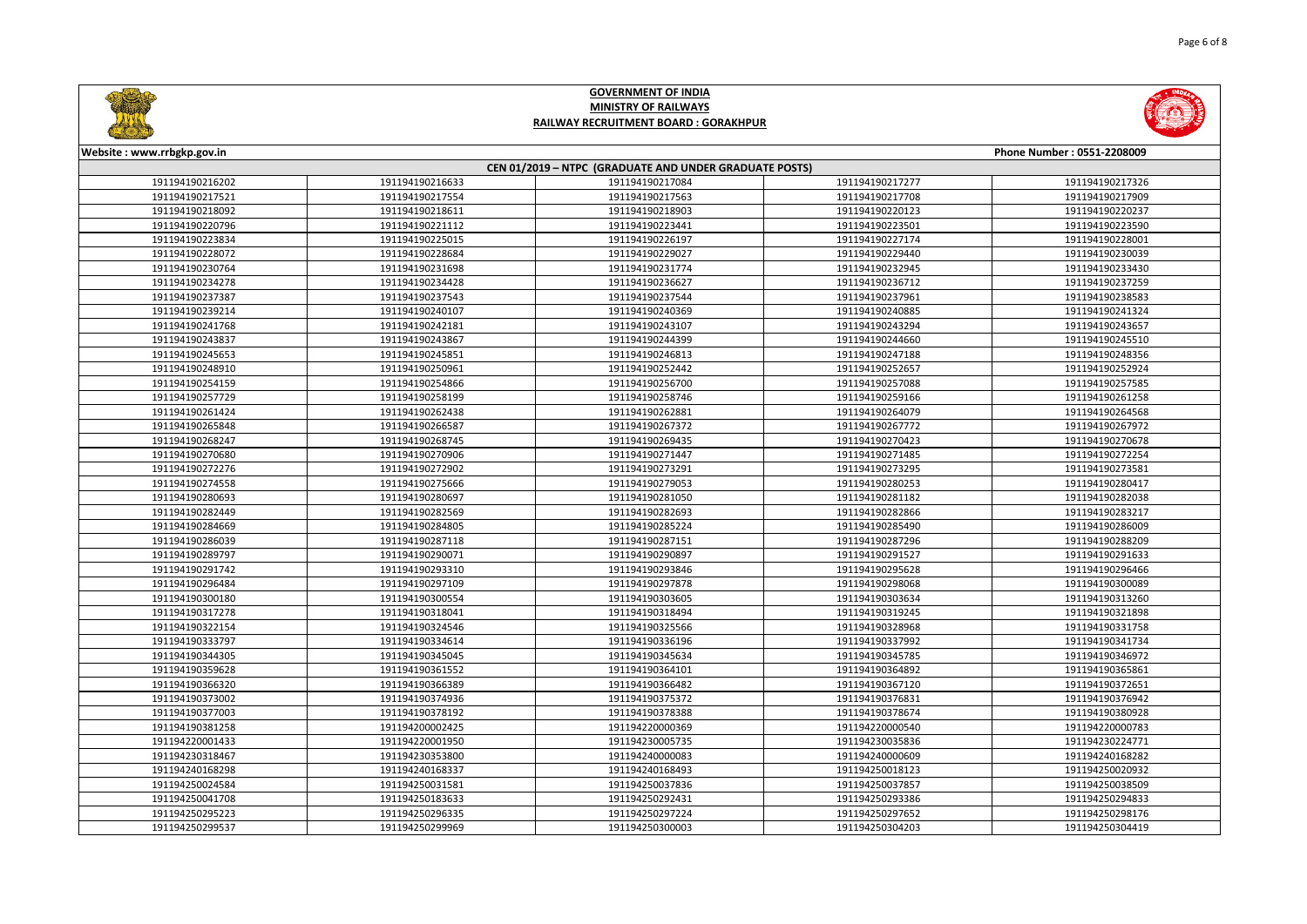

| Website: www.rrbgkp.gov.in<br>Phone Number: 0551-2208009 |                 |                 |                 |                 |  |  |  |
|----------------------------------------------------------|-----------------|-----------------|-----------------|-----------------|--|--|--|
| CEN 01/2019 - NTPC (GRADUATE AND UNDER GRADUATE POSTS)   |                 |                 |                 |                 |  |  |  |
| 191194250347081                                          | 191194260004367 | 191194260005497 | 191194260007110 | 191194260008826 |  |  |  |
| 191194260008837                                          | 191194260009142 | 191194260010097 | 191194260010937 | 191194260011385 |  |  |  |
| 191194260012083                                          | 191194260014608 | 191194260014718 | 191194260014767 | 191194260015710 |  |  |  |
| 191194260015775                                          | 191194260016777 | 191194260017451 | 191194260018099 | 191194260018902 |  |  |  |
| 191194260019302                                          | 191194260021599 | 191194260021661 | 191194260021783 | 191194260023990 |  |  |  |
| 191194260024469                                          | 191194260024500 | 191194260026504 | 191194260026961 | 191194260027165 |  |  |  |
| 191194260029101                                          | 191194260029451 | 191194260030240 | 191194260031154 | 191194260031342 |  |  |  |
| 191194260032469                                          | 191194260032521 | 191194260033055 | 191194260034343 | 191194260034539 |  |  |  |
| 191194260034696                                          | 191194260034974 | 191194260035289 | 191194260035294 | 191194260035368 |  |  |  |
| 191194260037178                                          | 191194260037480 | 191194260037834 | 191194260038253 | 191194260038342 |  |  |  |
| 191194260038528                                          | 191194260038634 | 191194260038823 | 191194260039104 | 191194260039469 |  |  |  |
| 191194260039561                                          | 191194260039606 | 191194260039760 | 191194260039785 | 191194260039980 |  |  |  |
| 191194260040131                                          | 191194260040199 | 191194260040319 | 191194260040493 | 191194260040577 |  |  |  |
| 191194260042244                                          | 191194260042270 | 191194260043024 | 191194260043188 | 191194260044102 |  |  |  |
| 191194260044167                                          | 191194260044432 | 191194260044781 | 191194260044966 | 191194260045129 |  |  |  |
| 191194260045775                                          | 191194260046784 | 191194260046836 | 191194260047145 | 191194260047385 |  |  |  |
| 191194260048037                                          | 191194260048714 | 191194260049186 | 191194260049187 | 191194260049408 |  |  |  |
| 191194260050120                                          | 191194260050297 | 191194260050792 | 191194260050847 | 191194260051841 |  |  |  |
| 191194260051971                                          | 191194260190601 | 191194260225000 | 191194260273118 | 191194260309313 |  |  |  |
| 191194260312081                                          | 191194260314135 | 191194260315230 | 191194260317119 | 191194260322437 |  |  |  |
| 191194260328394                                          | 191194260345461 | 191194260375130 | 191194260379090 | 191194270000534 |  |  |  |
| 191194270002949                                          | 191194270003201 | 191194270003453 | 191194270034083 | 191194310000344 |  |  |  |
| 191194310002982                                          | 191194310004436 | 191194310038181 | 191194310045394 | 191195120057093 |  |  |  |
| 191195120075625                                          | 191195120081534 | 191195130054054 | 191195130055236 | 191195130057445 |  |  |  |
| 191195130057555                                          | 191195130059025 | 191195130059062 | 191195130060666 | 191195130064214 |  |  |  |
| 191195130066534                                          | 191195130066868 | 191195130067987 | 191195130072699 | 191195130074432 |  |  |  |
| 191195130075267                                          | 191195130077579 | 191195130078974 | 191195130080812 | 191195130082654 |  |  |  |
| 191195130083646                                          | 191195130085625 | 191195130085855 | 191195130087855 | 191195130088328 |  |  |  |
| 191195130088726                                          | 191195130090198 | 191195130090819 | 191195130093470 | 191195130096065 |  |  |  |
| 191195130097441                                          | 191195150067619 | 191195170000120 | 191195170000422 | 191195170000734 |  |  |  |
| 191195170000863                                          | 191195170001324 | 191195170002469 | 191195170002819 | 191195170003007 |  |  |  |
| 191195170003340                                          | 191195170053803 | 191195170054057 | 191195170054245 | 191195170056674 |  |  |  |
| 191195170057235                                          | 191195170057665 | 191195170062637 | 191195170063155 | 191195170068052 |  |  |  |
| 191195170074143                                          | 191195170075206 | 191195170078514 | 191195170079010 | 191195170083263 |  |  |  |
| 191195170083502                                          | 191195170084340 | 191195170086051 | 191195170086611 | 191195170088235 |  |  |  |
| 191195170091330                                          | 191195170092373 | 191195170094113 | 191195170095200 | 191195170095365 |  |  |  |
| 191195170096473                                          | 191195170096716 | 191195170098236 | 191195170098316 | 191195190003761 |  |  |  |
| 191195190003798                                          | 191195190004142 | 191195190005222 | 191195190008365 | 191195190008489 |  |  |  |
| 191195190008878                                          | 191195190011023 | 191195190019885 | 191195190020114 | 191195190021746 |  |  |  |
| 191195190022548                                          | 191195190032916 | 191195190035285 | 191195190035876 | 191195190036570 |  |  |  |
| 191195190036870                                          | 191195190037914 | 191195190041092 | 191195190052993 | 191195190053213 |  |  |  |
| 191195190053402                                          | 191195190053520 | 191195190053793 | 191195190053876 | 191195190054839 |  |  |  |
| 191195190055136                                          | 191195190055661 | 191195190055887 | 191195190056340 | 191195190057385 |  |  |  |
| 191195190057583                                          | 191195190057727 | 191195190057921 | 191195190058055 | 191195190058196 |  |  |  |
| 191195190058218                                          | 191195190058797 | 191195190059261 | 191195190059346 | 191195190059460 |  |  |  |
| 191195190059659                                          | 191195190059672 | 191195190059925 | 191195190060331 | 191195190060595 |  |  |  |